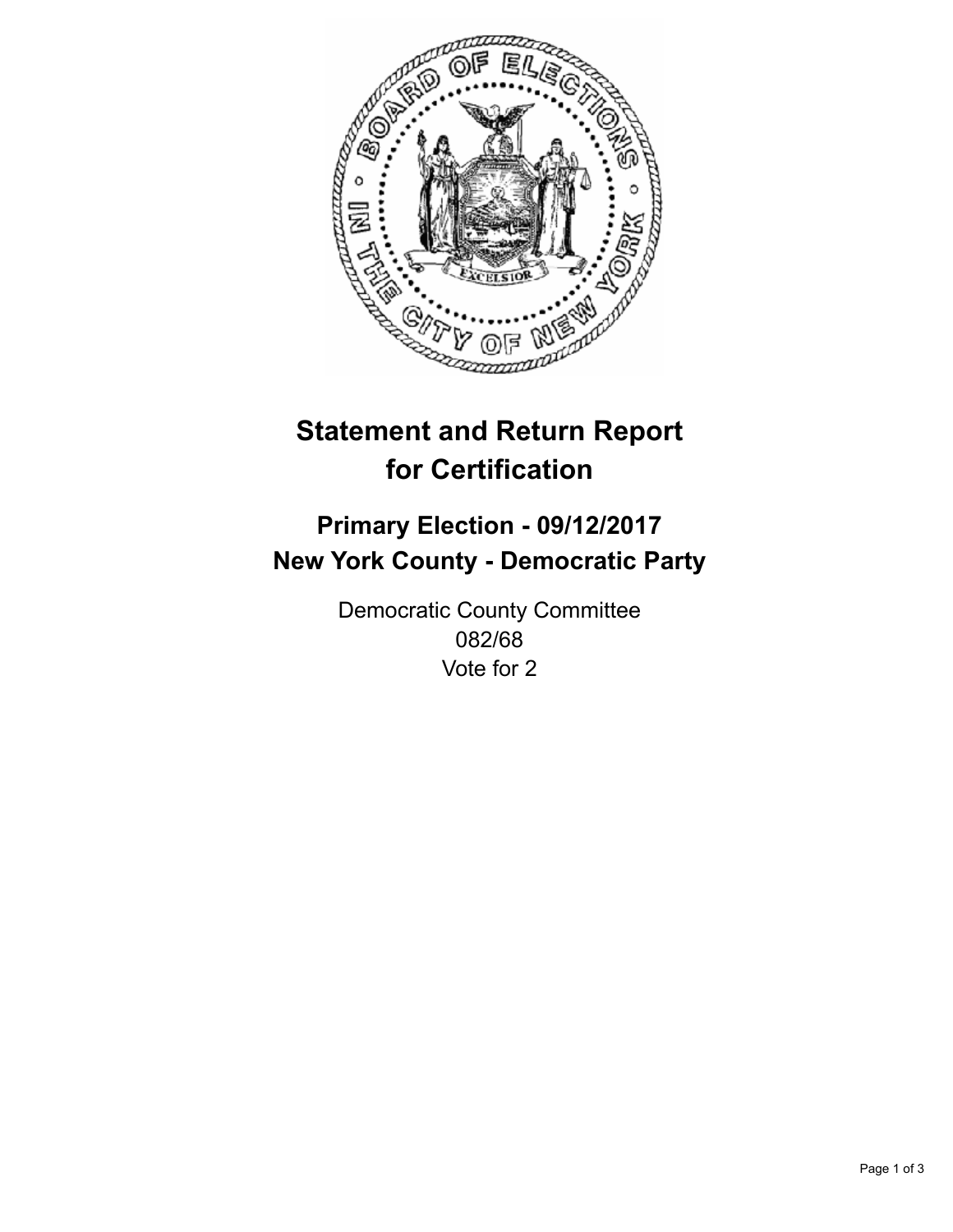

## **Assembly District 68**

| <b>PUBLIC COUNTER</b>                                    | 207 |
|----------------------------------------------------------|-----|
| MANUALLY COUNTED EMERGENCY                               | 0   |
| ABSENTEE / MILITARY                                      | 11  |
| <b>AFFIDAVIT</b>                                         | 3   |
| <b>Total Ballots</b>                                     | 221 |
| Less - Inapplicable Federal/Special Presidential Ballots | 0   |
| <b>Total Applicable Ballots</b>                          | 221 |
| <b>ELIZABETH SMITH</b>                                   | 132 |
| <b>EDWIN HAYNES</b>                                      | 80  |
| <b>WILLIAM ROGERS</b>                                    | 67  |
| AL SHARPTON (WRITE-IN)                                   |     |
| LASHAWN HENRY (WRITE-IN)                                 |     |
| <b>Total Votes</b>                                       | 281 |
| Unrecorded                                               | 161 |